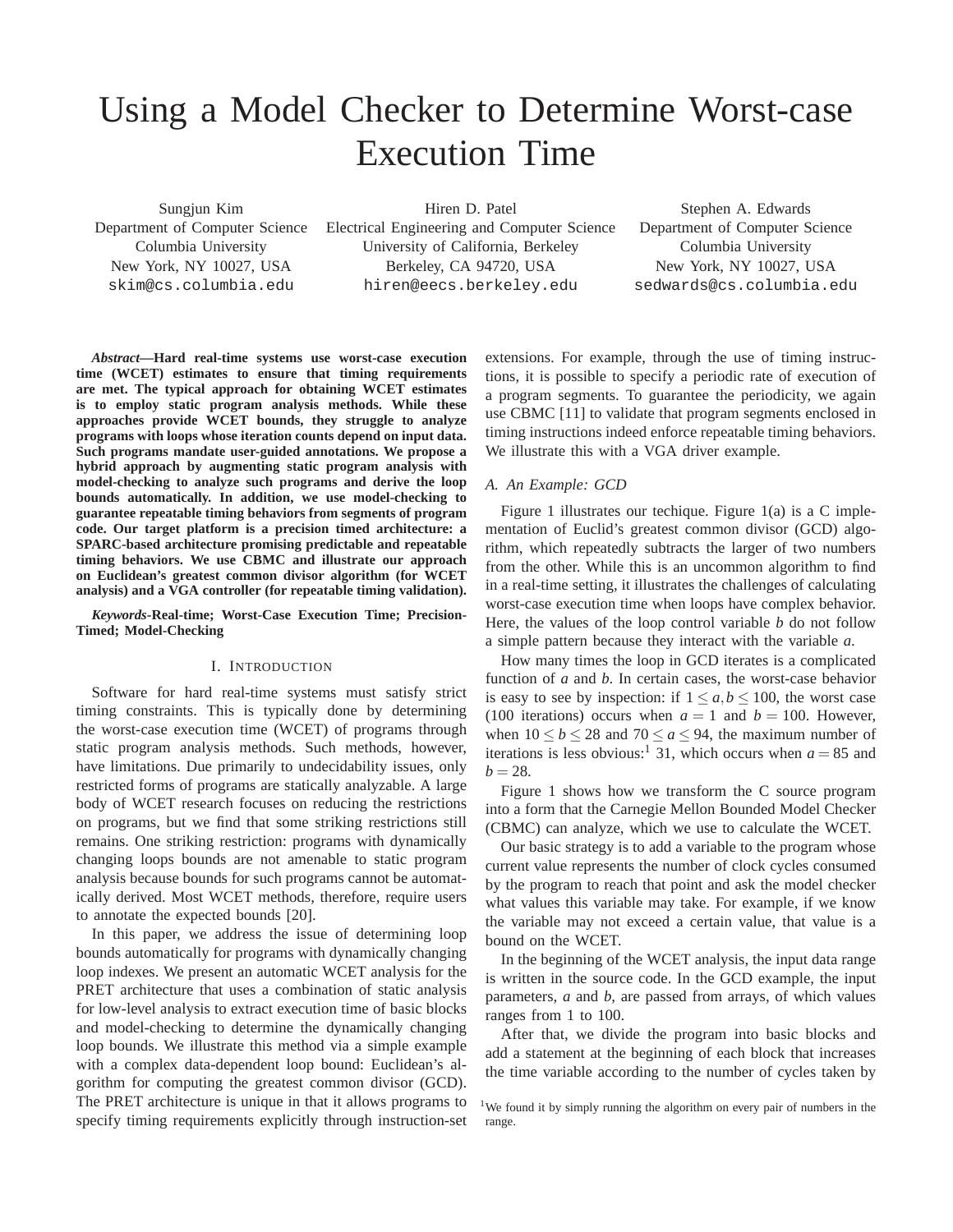

Fig. 1. (a) Euclid's greatest common divisor algorithm. Our technique (b) inserts comments at basic block boundaries, (c) compiles it to assembly (with optimization), and (d) backannotates the execution time of each basic block to produce a C program suitable for the model checker.

the block. This is possible because we assume a predictable architecture whose statements do not interact temporally [5], [15]; the technique would be difficult to adapt for architectures with much more interaction.

Ultimately, it is the compiler that determines the instructions in each basic block, but the compiler does not modify the block structure itself. Taking advantage of this, we start by inserting an assembly comment at the beginning of each basic block (Figure 1(b)). The compiler passes these through unmodified, allowing us to locate the basic blocks in the assembly it generates (Figure 1(c)).

After counting instructions in each basic block in the assembly source, we back-annotate the original C source with instructions that update the time variable (Figure  $1(d)$ ) and hand the result to CBMC for analysis.

We call CBMC repeately to compute the WCET. We treat the model checker as a black-box that takes the program, an estimate of WCET, and the unrolling depth as inputs and may return one of three results. It may tell us that the unrolling depth is insufficient (i.e., the function is still running after the requested number of iterations), in which case we double the unrolling depth and try again.

Another possibility: the unrolling depth may be sufficient but the property may be false. For example, the WCET of this example is clearly not  $-1$ . In this case, CBMC provides a counterexample (i.e., a reachable state in which the execution time is greater than  $-1$ ), we use it as the new estimate of WCET (i.e., change the *assert* in Figure 1(d)), and run the model checker again.

Finally, the unrolling depth may be sufficient and the property is true (i.e., the *assert* on the timing is always true). In this case, we terminate and report the WCET. We iterate this process until we run out of memory or patience.

### *B. The PRET Philosophy*

It is no surprise that most abstractions in computing hide timing properties of software. This has the immediate advantage that computer architects can use clever techniques to improve the average-case performance through architectural optimizations such as speculative execution, deep pipelining, and complex memory hierarchies. This, however, comes at the expense of predictable and repeatable timing behaviors making the task of calculating accurate execution bounds of a sequence of instructions extremely difficult [6]. While this is acceptable for general purpose computing, the absence of time is severely detrimental to computing systems where timeliness is just as critical as correct functionality. Clearly, hard real-time embedded computing is such an example. As real-time embedded computing continues to borrow computer architectures, tools, and techniques from general purpose computing, we find that this results in computing systems that are unpredictable, nonrepeatable, and brittle.

Consequently, the philosophy behind PRET [5] is to make temporal characteristics of real-time embedded computing just as predictable, and repeatable as function. In particular, PRET's objective is to re-think many of the architectural features, and to judiciously select the ones that deliver performance enhancements, but without sacrificing predictable and repeatable timing behaviors. Our initial prototype [15] of the PRET architecture employs software-managed scratchpad memories [1], thread-interleaved pipelines without bypassing [12], time-triggered arbitration access to off-chip memory, explicit control over timing behaviors through ISA extensions [10], and high-level language extensions for specifying timing requirements [19].

By design, the PRET architecture makes predicting exe-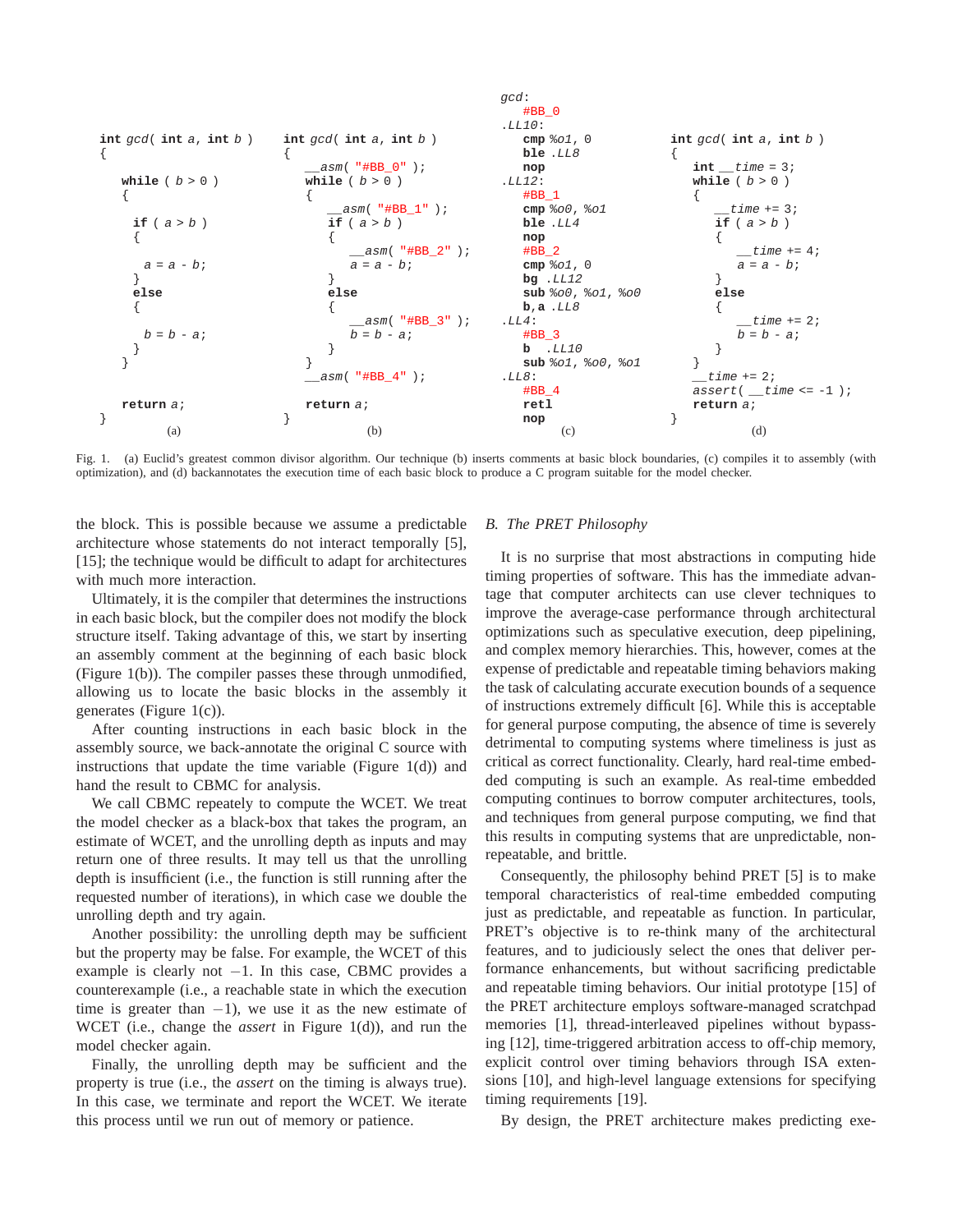

Fig. 2. Design Flow using Both Static Analysis and Model-checking

cution times of instructions on the processor straightforward. This is because every instruction is completely predictable allowing us to construct a simple yet a precise hardware architecture model to estimate the execution times of instructions. To control timing behaviors in software the PRET ISA provides *deadline instructions* [5], [15]. A deadline instruction sets cycle counters to a given value and continues decrementing while executing the instruction stream. If another instance of the deadline instruction is reached in the instruction stream before the counter is zero, the program's execution is stalled until it is zero before reloading a new value and continuing the processing of the instruction stream. This guarantees that a certain segment of program code repeatably takes the same amount of execution time.

## II. RELATED WORK

At present, integer linear programming (ILP) [14], and implicit path enumeration technique (IPET) [13] combined with value analysis [3] and pipeline, and cache analysis [20] are popular techniques used in estimating WCET [17], [8]. However, these methods raise several issues. For example, IPET analysis requires the users to annotate the loop bounds, and back-edges of a control flow graph to formulate an ILP. While value analysis combined with control flow analysis (CFA) [7] is often successful in providing loop bounds, it only supports a small subset of programs. This leaves a large number of data-dependent programs uncovered with this method. One such example program is the GCD algorithm, for which we devise a solution that uses model-checking.

The the general concept of WCET analysis through model checking was proposed by Metzner in [18]. However, that proposed method requires manually annotating loop bounds, which we eliminate in our work by unrolling the loops using bounded model-checking combined with an iterative deepening search. Methods that use symbolic representation [16] need users to determine the loop bounds manually. For large programs, this can be an extremely difficult and error-prone task. In contrast to such symbolic methods, our approach does not require the user to provide the loop bounds at all, but instead, we simply take the original C program, and automatically translate it into a program with annotation rules. State of the art commercial tools such as AbsInt [20] provide almost fully automated usability with code annotation, value analysis and IPET analysis. However, aside from user-specified annotations, they do not provide an automated method for data-dependent loop bounds.

#### III. OUR TECHNIQUE

Our approach has four phases to it as shown in Figure 2. The first phase converts a C program with timing constructs [19] to a standard C program that is compilable with GCC. During this phase, deadline instructions are automatically inserted into the source code in place of the timing constructs. Phase two simply describes compiling the translated source code using the SPARC GCC toolchain. The resulting assembly code is used as input in phase 3 for the low-level analysis (11a) that determines execution time of each basic block. The translated source code from phase 1 is annotated with the execution times of basic blocks (ann). In addition, we add an assertion for the WCET of the program. The resulting source code with annotations (analyzable code) is sent to CBMC for assertion verification. Given that we get a counter-example, we repeat the process of updating the assertion with a new value for the WCET until we have exhaustively searched all feasible possible paths, and computed the WCET.

#### *A. Source Code Features*

Input to our WCET analysis are C programs compilable with the SPARC GCC toolchain. In addition, Patel et al [19] have proposed timing constructs as language extensions to specify temporal requirements in software. An example of a timing construct, DEADSEQ(), is shown in Figure 3, which specifies that the program code within the DEADSEQ() scope should always take *N* units of time to execute. These timing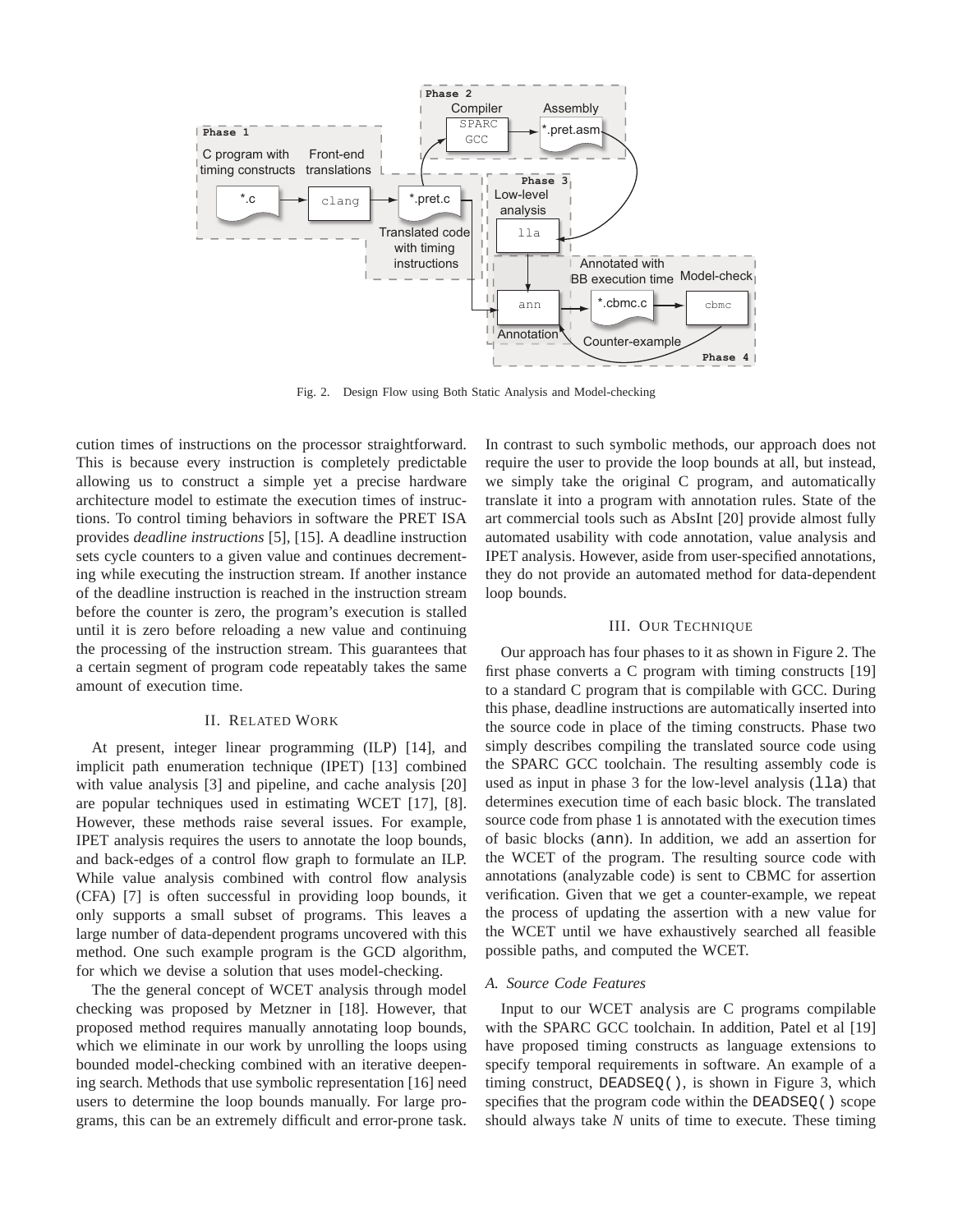constructs are realized into deadline instructions specific for the PRET architecture. We use an open-source front-end clang to translate the C programs with timing constructs into its equivalent representation with the appropriate deadline instructions. Currently, we have preliminary support for the automated translation, and our ongoing efforts are in making this more robust.



Fig. 3. Generating repeatable timing

There are two kinds of deadline timing constructs, as illustrated in Figure 3. Figure 3(a) is a deadline construct with thread clock synchronization. (cf. In PRET, 1 thread cycle is same as 6 CPU cycles [15].) The semantic is that the program code enclosed within the curly braces takes at least *N* thread cycles to execute. If the while loop takes shorter than *N* thread cycles, PRET stalls the execution until *N* thread cycles elapse. On the other hand, if it takes longer, the program goes to the next instruction without stalling. Likewise, Figure 3(b) is a deadline construct with phase-locked loop (PLL) clock synchronization. Its semantic is exactly the same except that the given argument *N*, is synchronized by a PLL clock.

Before starting the timing analysis, we define the ranges of input data. In the GCD algorithm, we use arrays as the input parameters, thus ranging the values of them is straightforward: with array size of 100, we set each value of an array element from 1 to 100.

## *B. Division into Basic Blocks*

The initial step of our timing analysis is dividing the source code into basic blocks with assembly labels. First, we identify locations in the program code that represent individual basic blocks, and insert an assembly label, \_\_asm( "#BB\_nr" );. (cf. nr is a number that increases whenever a label is added.) The rules of inserting assembly labels are given in Figure 4. We describe the result for the GCD algorithm in Figure 1(b).

Next, we compile the labeled C code into assembly code, and extract an execution time for every basic block. Since instructions between the inserted assembly labels comprise a basic block, the running time of these instructions are the execution time of the basic block. In addition, all the instructions of the PRET processor are predictable, thus we use a simple table-driven assignment of the execution times to the basic blocks.

We illustrate this in Figure 1(c). The first basic block is from  $\#BB$  0 to  $\#BB$  1; since it has only 3 non main-memory accessing instructions, the execution time of it is  $3 \times 1$  thread clocks. (cf. in PRET, non main-memory accessing instructions



Fig. 4. Basic block dividing rules

take 1 thread clocks while main-memory accessing instructions take 15 thread clocks [15].)

#### *C. Adding Execution Time Annotations*

After dividing the source code into basic blocks with the assembly labels, we build our timing analyzable code with annotations. There are two kinds of annotations: inserting execution times into its basic blocks and adding assertion statements for the timing analysis. We annotate execution times of basic blocks as computed in section III-B and use assert statements as instructed in the CBMC manual. CBMC recognizes the assert statements and verifies the property inside it [11].

At first, we insert the execution times of all the basic blocks to the original code. The positions where assembly labels are inserted are also the places to add the execution times. Comparing Figure 1(b) and Figure 1(d), we can clearly notice this.

When we encounter timing constructs, we annotate the code as shown in Figure 5. Note the three comments, (1), (2) and (3). The annotations in these comments separate two different deadline scopes: DEADSEQ( N1 ) scope and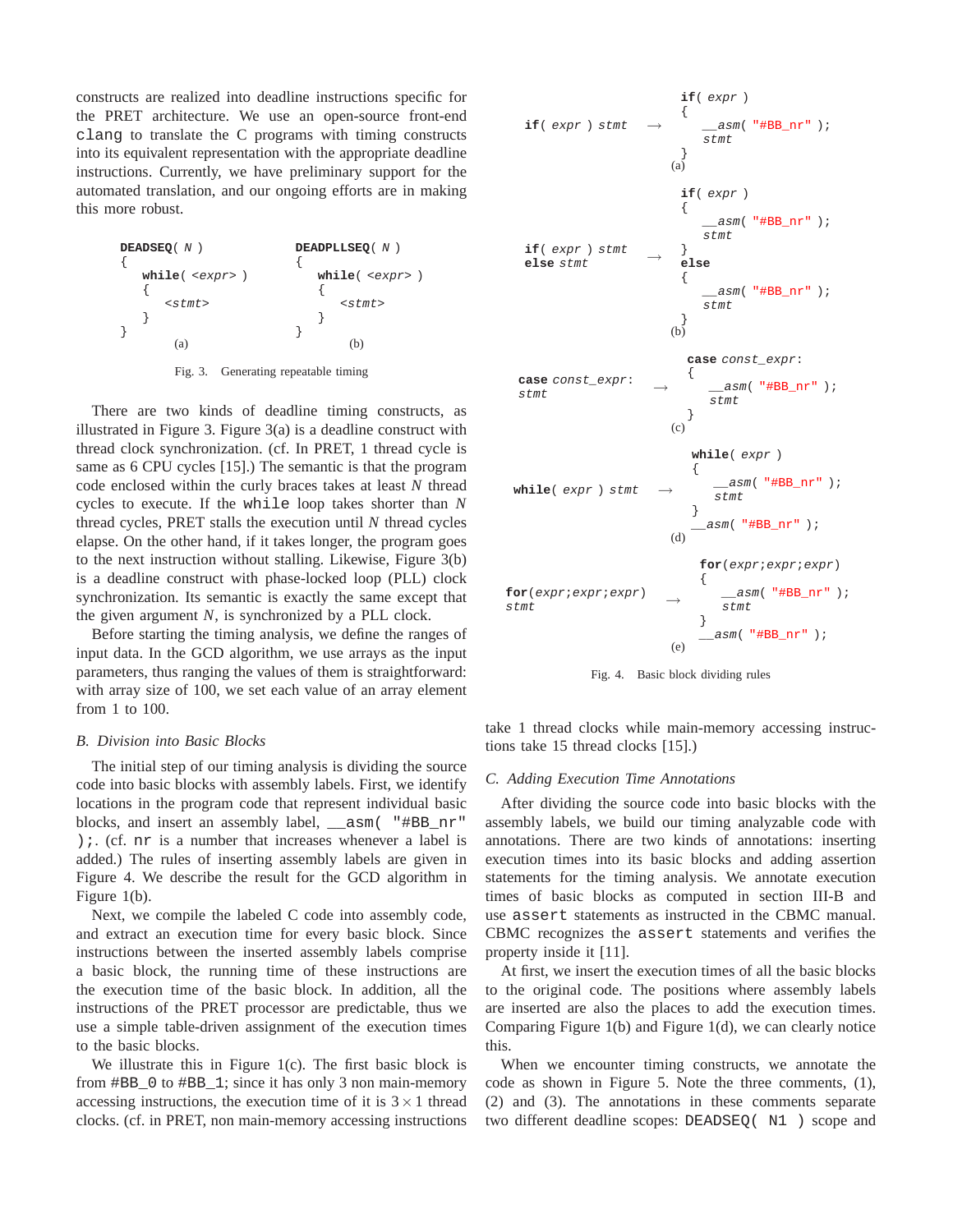

Fig. 5. (a) Nested deadline constructs and (b) its annotated code

DEADSEQ( N2 ) scope. The outer DEADSEQ scope consider the execution time of the inner DEADSEQ scope as *N*2 as marked in (2); however, since the inner should ignore the execution time declared in (1), the annotation in (3) is inserted.

The assertion statements are added at their proper positions: at the end of the target function of the WCET analysis (Figure  $6(a)$ ), or at the end of the deadline timing construct (Figure 6(b) or Figure 6(c)). Also, as illustrated, for WCET analysis the asserted property compares \_time with  $-1$ (Figure 6(a)). However, for validating whether timing requirements are satisfied for the timing constructs, we use the deadline argument in the assertion (Figure  $6(b)$  or Figure  $6(c)$ ).

Validating the PLL timing constructs, we have to consider that the given deadline argument is synchronized with the PLL clock, which can be different from the thread clock (or the CPU clock). In this case, the assertion property, the deadline instruction's argument, is simply converted by multiplying the ratio of thread and PLL clocks. Suppose that the thread clock frequency is *X* and the PLL frequency is *Y*, as described in Figure 6(c). Since *N* is synchronized by the PLL clock, the assertion statement for the timing validation should be  $assert($  \_\_time <= N \* X / Y );

### *D. Running the Model Checker*

After annotating the source code, we use the model checker, CBMC, to verify the property: the assert statements. For validation, we only have to model-check once, and if the property is verified, then the timing requirements are satisfied. On the other hand, for WCET analysis, we update the asserted property with the WCET revealed through the counter-example until the property is verified. The final annotated property is the WCET.

For model-checking, we use Carnegie-Mellon Bounded Model-Checker (CBMC) [11]. It effectively finds loop bounds and WCETs, and validates the deadline timing constructs. Since CBMC is a verification tool for ANSI-C/C++ programs, we can simply use the original PRET C source code to perform the timing analysis. Furthermore, we do not need to annotate loop bounds for our timing analysis. This is because the bounded model-checker [2], [4] verifies whether the loop bound is reached. Thus, the loop bound is determined via an iterative deepening search. Initially, we provide an arbitrary number of loop unwinds and run CBMC. If CBMC verifies that the loop terminates, then we have determined the loop bound. Otherwise, we increase the number of loop unwininding and run it again, and continue repeating these procedures until the loop bound is found.

To explain WCET analysis in detail, let's see Figure 6(a). Initially, we do not know the WCET nor the loop bound. Therefore, we start with finding the WCET with a small number of loop unwinds. Provided verification fails due to insufficient loop unwinding, we increase this number and re-run CBMC (finding the loop bound). If CBMC provides a counterexample, we change the assertion statement while guessing the WCET as the counter-example, and re-run CBMC. We repeating these steps until CBMC yields successful verification whereby the candidate WCET is the WCET. When we find the WCET, loop bound is also found because the model checker has exhaustively searched all the feasible paths.

We illustrate this method to compute the WCET of the GCD algorithm. We first start the candidate WCET as  $-1$  with 10 loop unwinds. Whenever verification fails due to insufficient loop unwind, we double the number of unwinds. For two arguments ranging from 1 to 100, the result WCET is 703 thread cycles.

Unlike the WCET analysis, which requires multiple invocations of CBMC, validating repeatable timing behaviors needs performing the verification only once because the assertion explicitly checks for the timing requirement. A sample code is shown in Figure 6(b). Notice that we only need to unwind the loop at most *N* times. This is under the conservative assumption that the loop takes one thread cycle to execute. So, if the enclosed program code does not meet its timing requirement of *N* thread cycles with *N* number of unwindings, then the timing requirement is violated. This goes to show that in order to validate that program segments have repeatable timing behavior, we do not need to determine the loop bounds. Instead, we can unwind *N* times to validate our timing requirement. For these reasons, we don't have to precondition the loop termination for the timing validation.

Not only that, but the timing validation method is also particularly fast when the target code has nested deadline constructs and when the validation fails in an outer scope. Let's see Figure 5. Note that time variable of the inner DEADSEQ is invisible to the outer DEADSEQ scope and the outer \_\_time ignores the inner. Thus, timing validations of two DEADSEQs work differently. Since timing properties of the inner DEADSEQ is ignored when assert in the outer DEADSEQ is verified, the execution time of the inner DEADSEQ is simply regarded as deadline\_inner. The timing validation of the inner DEADSEQ is done only if that of the outer is passed; otherwise, the verification shortly finishes with failure. Thus, the repeatable timing validation of nested deadlines can be faster in a validation failure case.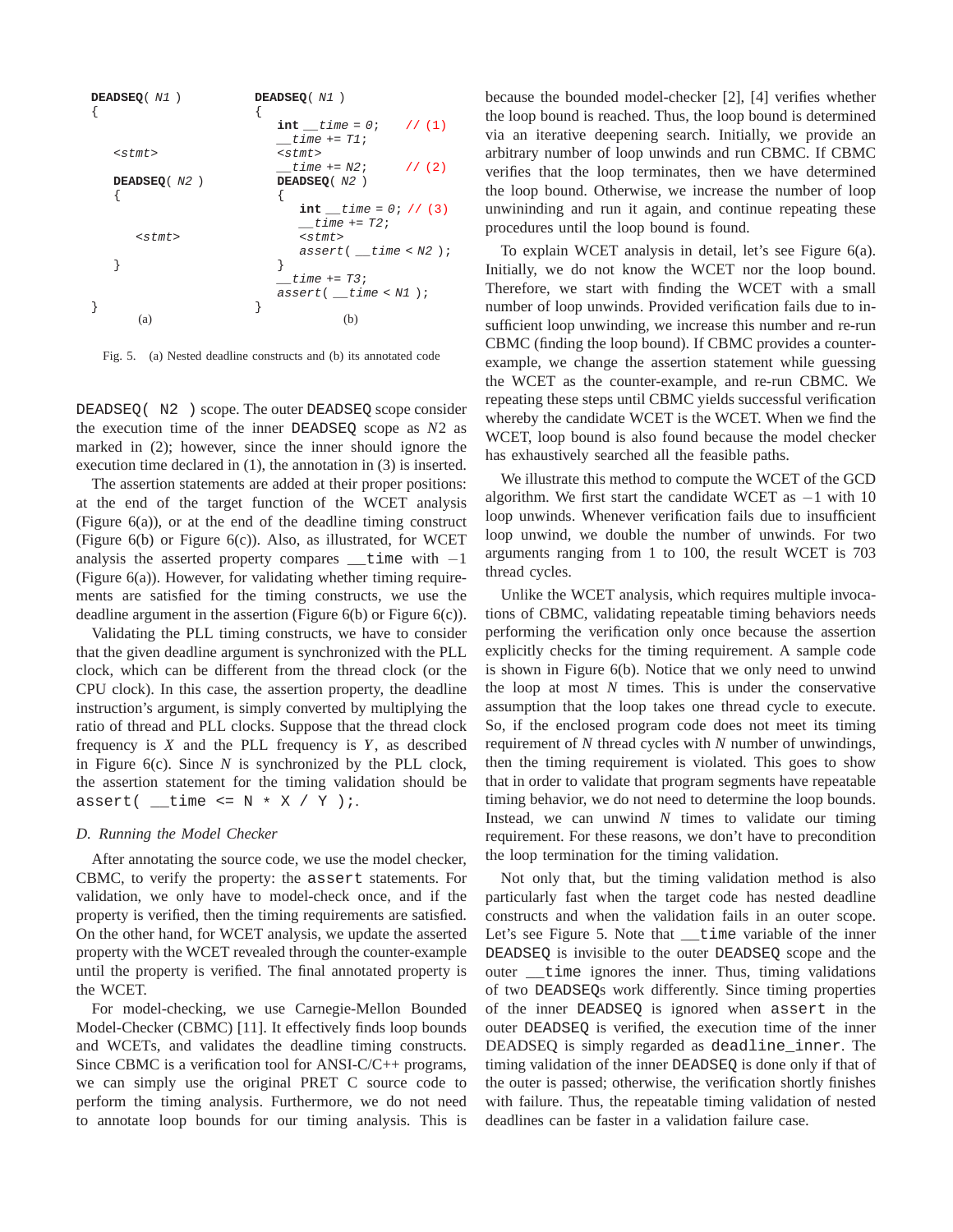**int** \_\_time = 0; **void** foo( ) { \_\_time += T1; **while**( <expr> ) { \_\_time += T2; <stmt> } \_\_time += T3; assert( \_\_time < -1 ); } (a) **DEADSEQ**( N ) { **int** \_\_time = 0; \_\_time += T1; **while**( <expr> ) { \_\_time += T2; <stmt> } \_\_time += T3; assert( \_\_time < N ); } (b) **DEADPLLSEQ**( N ) { **int** \_\_time = 0; \_\_time += T1; **while**( <expr> ) { \_\_time += T2; <stmt> } \_\_time += T3; assert( \_\_time < N \* X / Y ); } // X: thread clock frequency // Y: PLL frequency (c)

Fig. 6. Time annotated code: (a) WCET analysis, (b) timing validation for a deadline construct and (c) timing validation for a PLL deadline construct

# IV. EXPERIMENTAL RESULTS

*A. GCD Algorithm*

| Stage           | <b>Unwind</b>   | Candidate WCET  | Counterexample       |
|-----------------|-----------------|-----------------|----------------------|
| 1               | $\overline{10}$ | $-1$            | $\overline{10}$      |
| $\overline{2}$  | $\overline{10}$ | $\overline{10}$ | 20                   |
| $\overline{3}$  | $\overline{10}$ | 20              | $\overline{50}$      |
| $\overline{4}$  | 10              | 50              | 59                   |
| $\overline{5}$  | $\overline{10}$ | 59              | <b>Unwind Error</b>  |
| $\overline{6}$  | $\overline{20}$ | 59              | 62                   |
| 7               | 20              | 62              | 95                   |
| $\overline{8}$  | $\overline{20}$ | 95              | 97                   |
| $\overline{9}$  | 20              | $\overline{97}$ | 103                  |
| 10              | 20              | 103             | <b>Unwind Error</b>  |
| $\overline{11}$ | 40              | 103             | 125                  |
| 12              | 40              | 125             | 237                  |
| 13              | $\overline{40}$ | 237             | 283                  |
| $\overline{14}$ | $\overline{40}$ | 283             | <b>Unwind Error</b>  |
| $\overline{15}$ | 80              | 283             | 360                  |
| $\overline{16}$ | 80              | 360             | <b>Unwind Error</b>  |
| 17              | 160             | 360             | 492                  |
| 18              | 160             | 492             | 505                  |
| 19              | 160             | 505             | 507                  |
| $\overline{20}$ | 160             | 507             | 540                  |
| $\overline{21}$ | 160             | 540             | 610                  |
| $\overline{22}$ | 160             | 610             | 682                  |
| $\overline{23}$ | 160             | 682             | 701                  |
| 24              | 160             | 701             | 703                  |
| 25              | 160             | 703 (WCET)      | Verification Success |

TABLE I ITERATIVE DEEPENING WCET ANALYSIS OF THE GCD ALGORITHM

The WCET analysis result of the GCD algorithm is shown in Table I. The test starts with 10 unwinds, finding counterexamples. We double the number of unwinds whenever we encounter an unwind error, which means verification cannot complete with the given number of unwinds. We also substitute the candidate WCETs as the counter-example and the test continues until the verification succeeds. The WCET is 703 thread cycles for our GCD example, in which the input variables are ranging from 1 to 100.

#### *B. VGA Driver*

We use the VGA driver example presented in [15] to confirm our approach for validating timing requirements for the PRET

architecture. The VGA driver sends four colors of pixel data to the VGA controller. The VGA timing requirements for  $640 \times$ 480 resolution with 60 Hz refresh rate must be met. There are blank timing and active timing requirements. The driver should send image data one by one according to the VGA clock, 25.175MHz, in active timings. To produce the VGA clock, we use the PLL clock, and to send image data, we load the data to a 32-bit hardware shift register.

The implemented VGA driver algorithm is a nesting of simple loops. The driver iterates every vertical timing, a frame drawing timing; a horizontal timing, a line drawing timing, iterates inside the frame timing while sending image data to the VGA controller. Each iteration must follow the VGA timing requirement that is synchronized by the PLL clock. Repeatable timing constructs are inserted for the iterations of vertical and horizontal timings.

Since the current PRET processor prototype is in the form of a simulator, we need to compute the CPU speed that allows correct operation of the VGA driver. In our VGA driver example, we calculate the minimum CPU speed manually, and then validate the driver code to determine whether any timing requirements are violated. As a result, the calculated minimum CPU speed is 188MHz. We use this frequency when we perform the validation, and verify that our timing requirements are satisfied. We also investigated reducing the frequency. This resulted in counter-examples, as we had expected.

### V. CONCLUSION

This work presents a hybrid approach to WCET analysis. We leverage model-checking techniques to derive loop bounds and cover feasible program paths, and static program analysis to determine basic block execution times. By combining these two techniques, we are able to compute WCET of programs whose loop bounds are allowed to change dynamically. Note that we do require the user to provide the range of possible values that the loop arguments can take. Additionally, we validate that PRET's timing constructs meet their timing requirements using this approach. Our future work involves extending the WCET analysis for timing constructs that provide time-based exceptions [9], synchronization instructions between threads, and employing this WCET analysis for scratchpad memory allocation schemes [19].